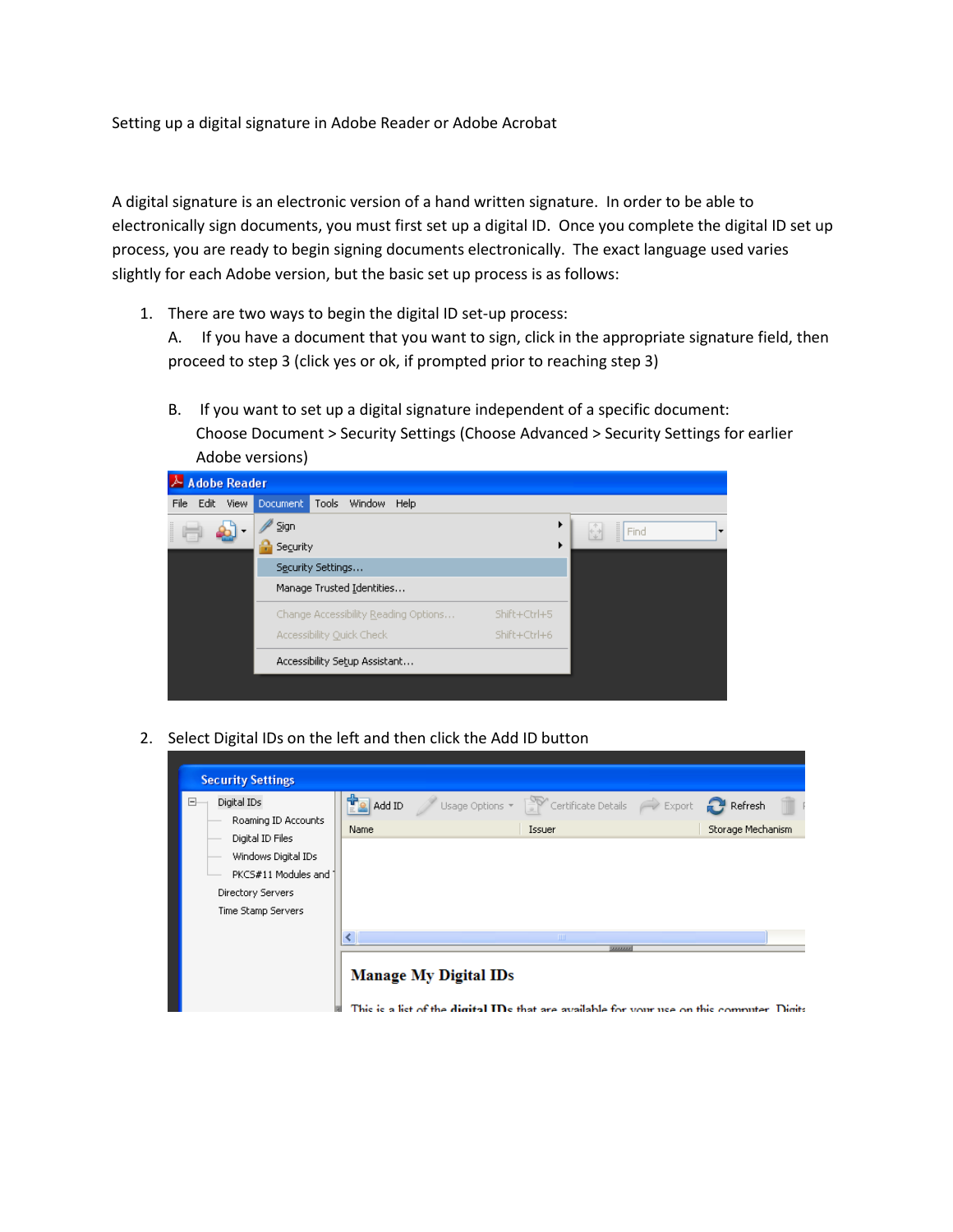3. Select Create a new Digital ID (exact wording varies for each Adobe version, could say "Create A Self-Signed Digital ID for use with Acrobat" or "A New Digital Signature I Want To Create Now"), and click Next

| <b>Add Digital ID</b>                                                                                                                                                                                    |  |
|----------------------------------------------------------------------------------------------------------------------------------------------------------------------------------------------------------|--|
|                                                                                                                                                                                                          |  |
| Add or create a digital ID to sign and encrypt documents. The certificate that comes with your digital ID is<br>sent to others so that they can verify your signature. Add or create a digital ID using: |  |
| My existing digital ID from:                                                                                                                                                                             |  |
| ◎ A file                                                                                                                                                                                                 |  |
| $\bigcirc$ A roaming digital ID stored on a server                                                                                                                                                       |  |
| $\bigcirc$ A device connected to this computer                                                                                                                                                           |  |
| A new digital ID I want to create now                                                                                                                                                                    |  |
| Cancel<br>Next<br>$<$ Back                                                                                                                                                                               |  |

4. Specify Where to store the digital ID – Select New PKCS#12 (PKCS#12 is more secure since it requires you to enter your password each time you digitally sign a document), and click Next

| <b>Add Digital ID</b>                                                                                                                                                                                                                                                 |  |
|-----------------------------------------------------------------------------------------------------------------------------------------------------------------------------------------------------------------------------------------------------------------------|--|
|                                                                                                                                                                                                                                                                       |  |
| Where would you like to store your self-signed digital ID?                                                                                                                                                                                                            |  |
| • New PKCS#12 digital ID file                                                                                                                                                                                                                                         |  |
| Creates a new password protected digital ID file that uses the standard PKCS#12 format. This<br>common digital ID file format is supported by most security software applications, including major<br>web browsers. PKCS#12 files have a .pfx or .p12 file extension. |  |
| <b>Windows Certificate Store</b>                                                                                                                                                                                                                                      |  |
| Your digital ID will be stored in the Windows Certificate Store where it will also be available to other<br>Windows applications. The digital ID will be protected by your Windows login.                                                                             |  |
|                                                                                                                                                                                                                                                                       |  |
|                                                                                                                                                                                                                                                                       |  |
|                                                                                                                                                                                                                                                                       |  |
|                                                                                                                                                                                                                                                                       |  |
|                                                                                                                                                                                                                                                                       |  |
|                                                                                                                                                                                                                                                                       |  |
|                                                                                                                                                                                                                                                                       |  |
| Next<br>Cancel<br>$<$ Back                                                                                                                                                                                                                                            |  |